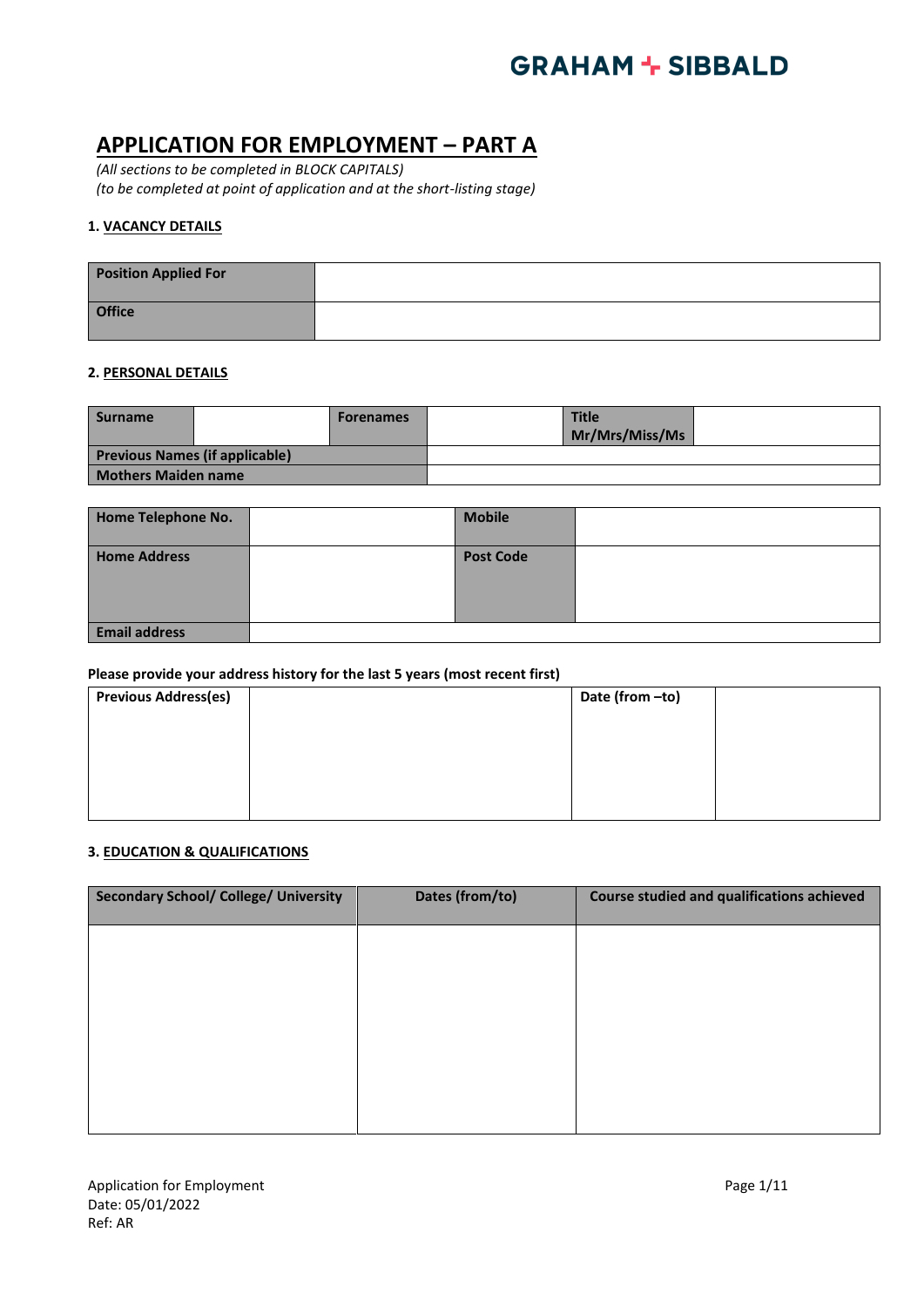### **4. PROFESSIONAL QUALIFICATIONS**

**Please provide details (including dates) of any professional qualifications and/ or membership of any professional bodies.**

| <b>RICS Registration No.</b> | <b>Qualifications</b> |  |
|------------------------------|-----------------------|--|
|                              |                       |  |

### **5. EMPLOYMENT HISTORY**

### **Please provide full details of your current/ most recent employment.**

| <b>Current Job Title</b>                                      |     | <b>Dates Employed</b>     | From:<br>To: |  |
|---------------------------------------------------------------|-----|---------------------------|--------------|--|
| <b>Name of Employer</b>                                       |     | <b>Nature of Business</b> |              |  |
| <b>Address (including</b><br>postcode)                        |     |                           |              |  |
| <b>Telephone No.</b>                                          |     | <b>Notice Period</b>      |              |  |
| May we contact you at work?                                   | Yes |                           | No           |  |
| Reason for leaving/ wishing to leave                          |     |                           |              |  |
| Brief description of duties, responsibilities and skills used |     |                           |              |  |

### **Please provide details of your previous employment (most recent first).**

| <b>Name of Employer</b>   | <b>Dates Employed</b>     | From: |
|---------------------------|---------------------------|-------|
|                           |                           | To:   |
| <b>Nature of Business</b> | <b>Reason for leaving</b> |       |
|                           |                           |       |
| <b>Job Title</b>          |                           |       |
|                           |                           |       |

| <b>Name of Employer</b>   | <b>Dates Employed</b>     | From: |
|---------------------------|---------------------------|-------|
|                           |                           | To:   |
| <b>Nature of Business</b> | <b>Reason for leaving</b> |       |
|                           |                           |       |
| <b>Job Title</b>          |                           |       |
|                           |                           |       |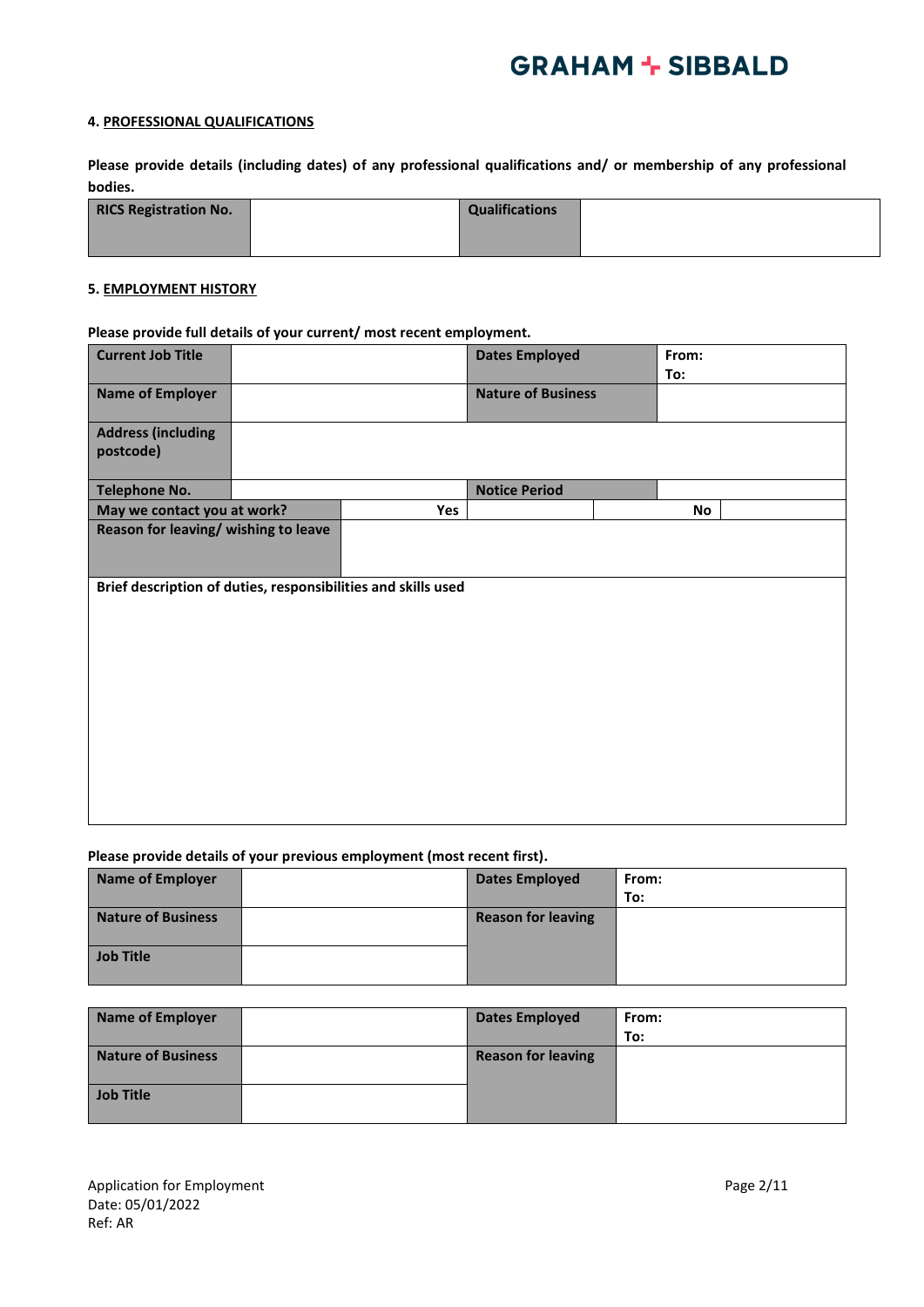| <b>Name of Employer</b>   | <b>Dates Employed</b>     | From: |
|---------------------------|---------------------------|-------|
|                           |                           | To:   |
| <b>Nature of Business</b> | <b>Reason for leaving</b> |       |
|                           |                           |       |
| <b>Job Title</b>          |                           |       |
|                           |                           |       |

| <b>Name of Employer</b>   | <b>Dates Employed</b>     | From: |
|---------------------------|---------------------------|-------|
|                           |                           | To:   |
| <b>Nature of Business</b> | <b>Reason for leaving</b> |       |
|                           |                           |       |
| <b>Job Title</b>          |                           |       |
|                           |                           |       |

### **6. REFERENCES**

**Please give the names and addresses of two persons who have agreed to act as referees. One must be your current/ most recent employer.**

**References may be taken up prior to interview unless you have asked us not to do so. Where permission is not given, references will be requested after a conditional offer is made.** 

| <b>Name</b> | <b>Address (inc. email)</b> | Telephone No. | <b>Position</b> | Relationship | Length of<br><b>Association</b> |
|-------------|-----------------------------|---------------|-----------------|--------------|---------------------------------|
|             |                             |               |                 |              |                                 |

| Name | Address (inc. email) | Telephone No. | <b>Position</b> | Relationship | Length of<br><b>Association</b> |
|------|----------------------|---------------|-----------------|--------------|---------------------------------|
|      |                      |               |                 |              |                                 |

### **7. OTHER INFORMATION IN SUPPORT OF APPLICATION (including achievements, hobbies etc.)**

| Please state reasons for applying for this position as well as any other particular skills or experience you consider to be |
|-----------------------------------------------------------------------------------------------------------------------------|
| relevant.                                                                                                                   |
|                                                                                                                             |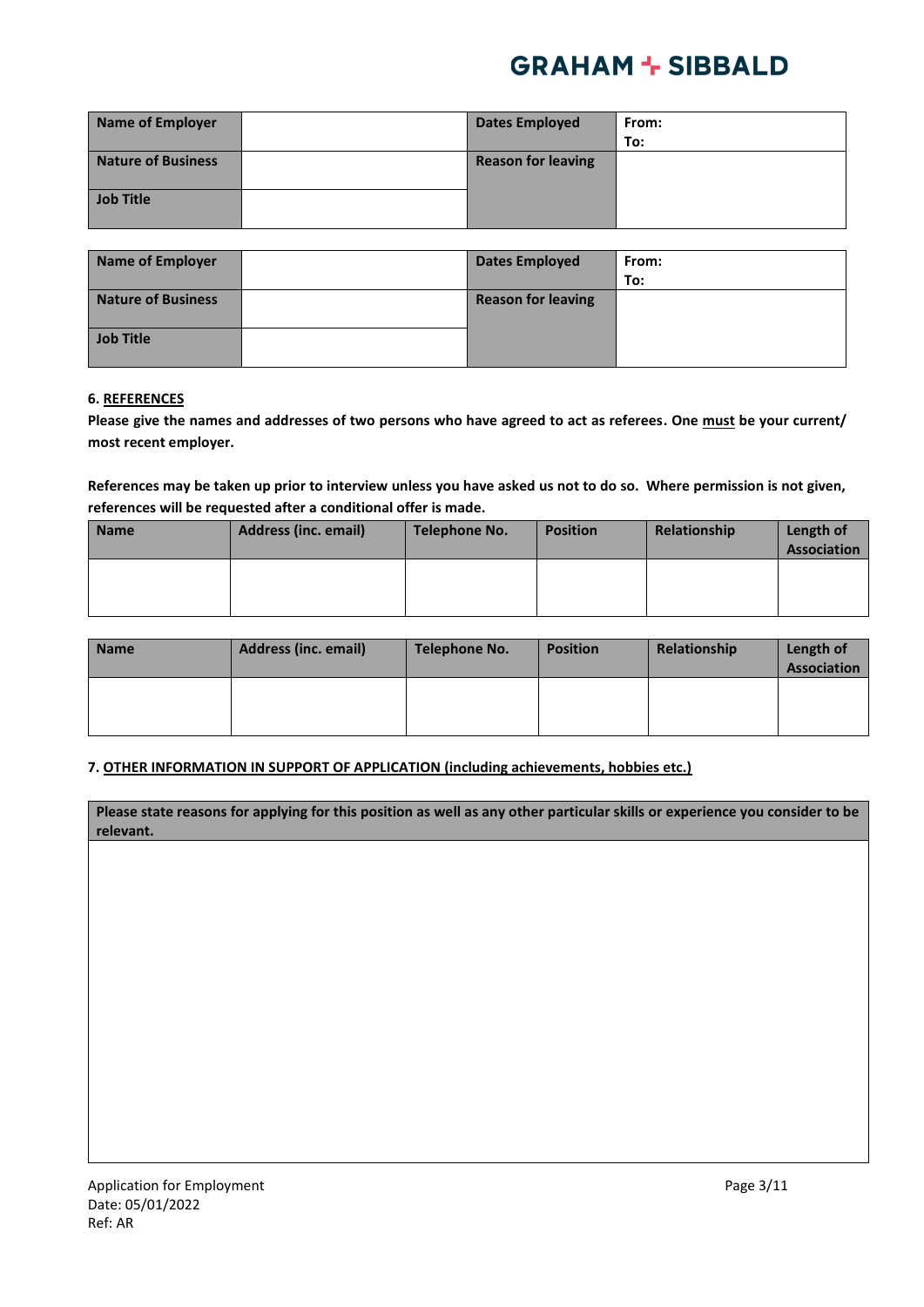### **8. DECLARATION**

**I certify that the information given by me is correct to the best of my knowledge. I understand that the firm reserves the right to withdraw the offer of employment or to terminate employment already commenced if the information given by me is inaccurate or misleading in any way. Any job offer is conditional upon receipt of satisfactory references and background checks (including Basic Disclosure Scotland, Credit Reference) Signature \_\_\_\_\_\_\_\_\_\_\_\_\_\_\_\_\_\_\_\_\_\_\_\_\_\_\_\_\_\_\_\_\_\_\_\_\_\_\_\_\_**

**9. IMPORTANT – DATA PROTECTION**

**Please refer to our Privacy Notice for Job Applicants.**

**Date \_\_\_\_\_\_\_\_\_\_\_\_\_\_\_\_\_\_\_\_\_\_\_\_\_\_\_\_\_\_\_\_\_\_\_\_\_\_\_\_\_**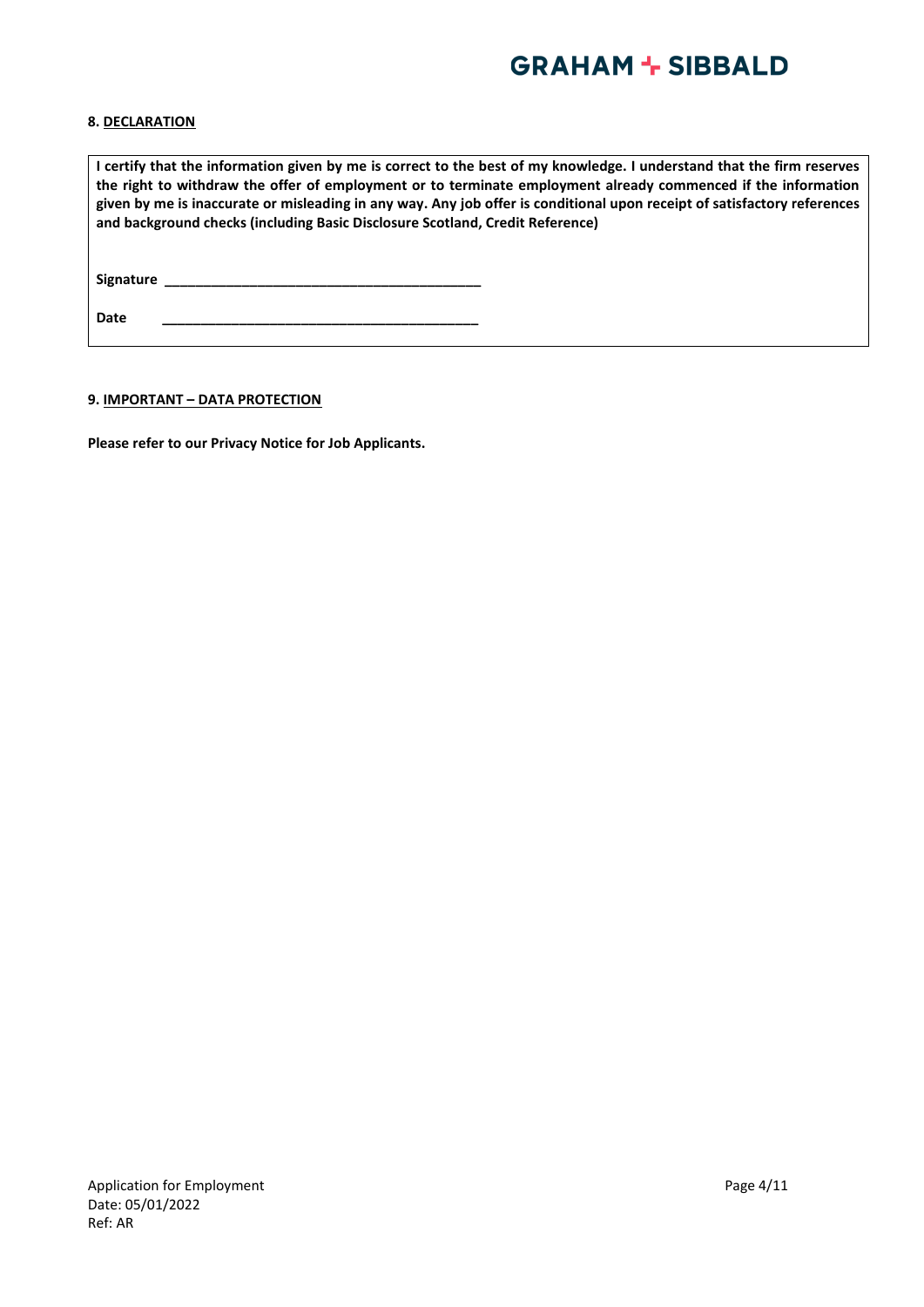### **APPLICATION FOR EMPLOYMENT – PART B**

*(All sections to be completed in BLOCK CAPITALS) (to be completed final decision to recruit / job offer stage)*

### **1. PERSONAL DETAILS**

| <b>NI Number</b>        |  |
|-------------------------|--|
|                         |  |
| Driving Licence No.     |  |
| <b>Date Passed Test</b> |  |

### **2. RIGHT TO WORK**

All employees are obliged to provide original documentary evidence of their right to work in the UK, prior to commencing employment.

| If you do not originate from the European Community,    | YES/NO                  |
|---------------------------------------------------------|-------------------------|
| do you have the right to work in the UK?                | (Delete as appropriate) |
| If YES, please provide details                          |                         |
| Are there any restrictions on your right to work in the | YES/NO                  |
| UK?                                                     | (Delete as appropriate) |
| If YES, please provide details                          |                         |

| Have you ever been charged with or convicted of a<br>Criminal offence? (You are not required to disclose<br>convictions that are 'spent') | YES/NO<br>(Delete as appropriate) |
|-------------------------------------------------------------------------------------------------------------------------------------------|-----------------------------------|
| If YES, please provide details                                                                                                            |                                   |

| Do you have any pending court offences? | YES/NO                  |
|-----------------------------------------|-------------------------|
| (Include motoring endorsements)         | (Delete as appropriate) |
| If YES, please provide details          |                         |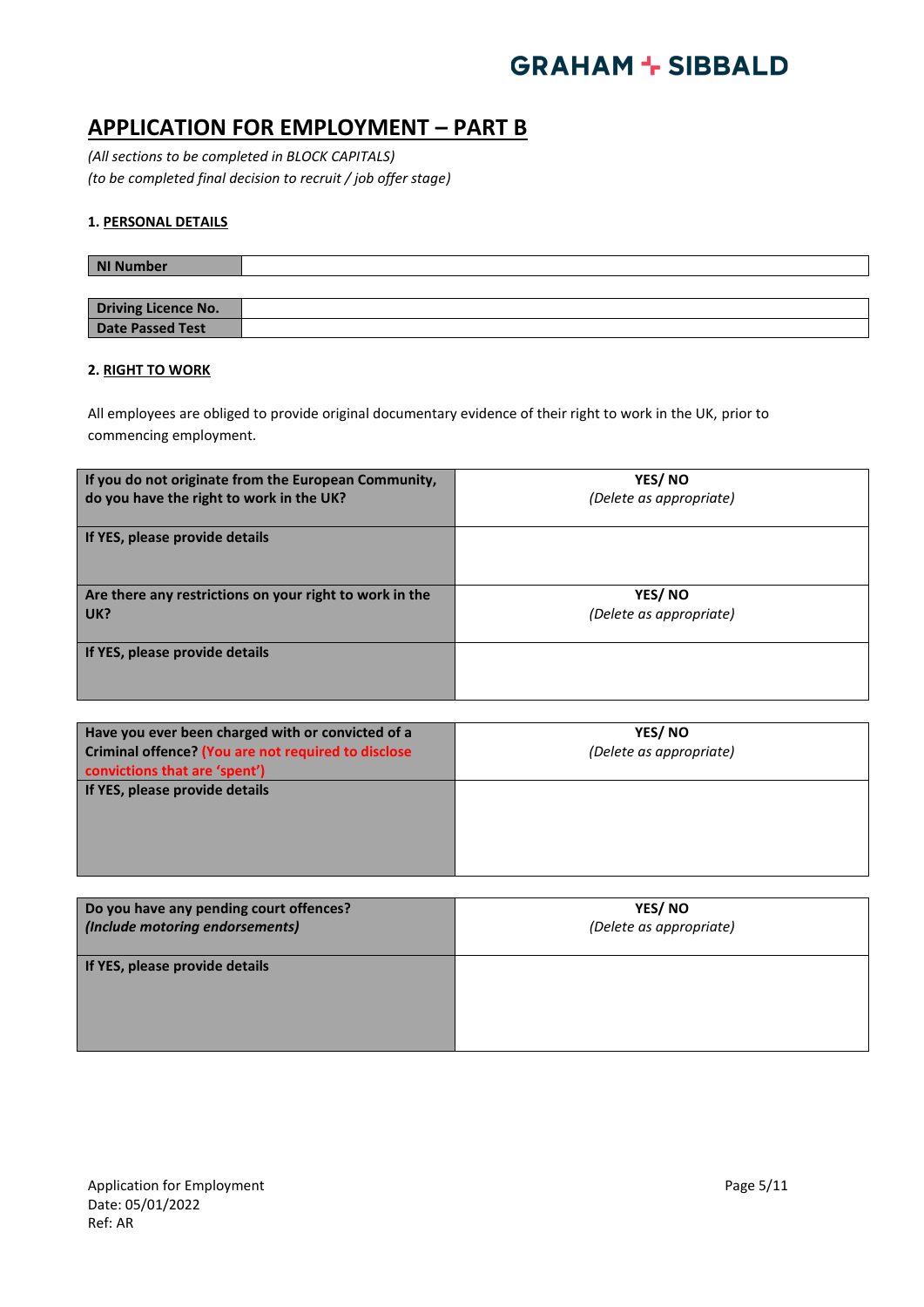**Please provide us with details of any periods of incapacity due to sickness during the last two years.**

| <b>Number of periods of incapacity</b> |  |
|----------------------------------------|--|
| <b>Total number of days lost</b>       |  |
| <b>Reasons for the above</b>           |  |

### **3. DECLARATION**

| I confirm that the information given by me is correct to the best of my knowledge. I understand that the firm reserves   |
|--------------------------------------------------------------------------------------------------------------------------|
| the right to withdraw the offer of employment or to terminate employment already commenced if the information            |
| given by me is inaccurate or misleading in any way. Any job offer is conditional upon receipt of satisfactory references |
| and background checks (including Basic Disclosure Scotland, Credit Reference)                                            |
|                                                                                                                          |
|                                                                                                                          |

**Signature \_\_\_\_\_\_\_\_\_\_\_\_\_\_\_\_\_\_\_\_\_\_\_\_\_\_\_\_\_\_\_\_\_\_\_\_\_\_\_\_\_**

**Date \_\_\_\_\_\_\_\_\_\_\_\_\_\_\_\_\_\_\_\_\_\_\_\_\_\_\_\_\_\_\_\_\_\_\_\_\_\_\_\_\_**

### **4. IMPORTANT – DATA PROTECTION**

**Please refer to our Privacy Notice for Job Applicants.**

### **5. OFFICE USE ONLY**

| <b>DATE RECEIVED</b> | <b>DATE PES CHECKS</b> |
|----------------------|------------------------|
|                      |                        |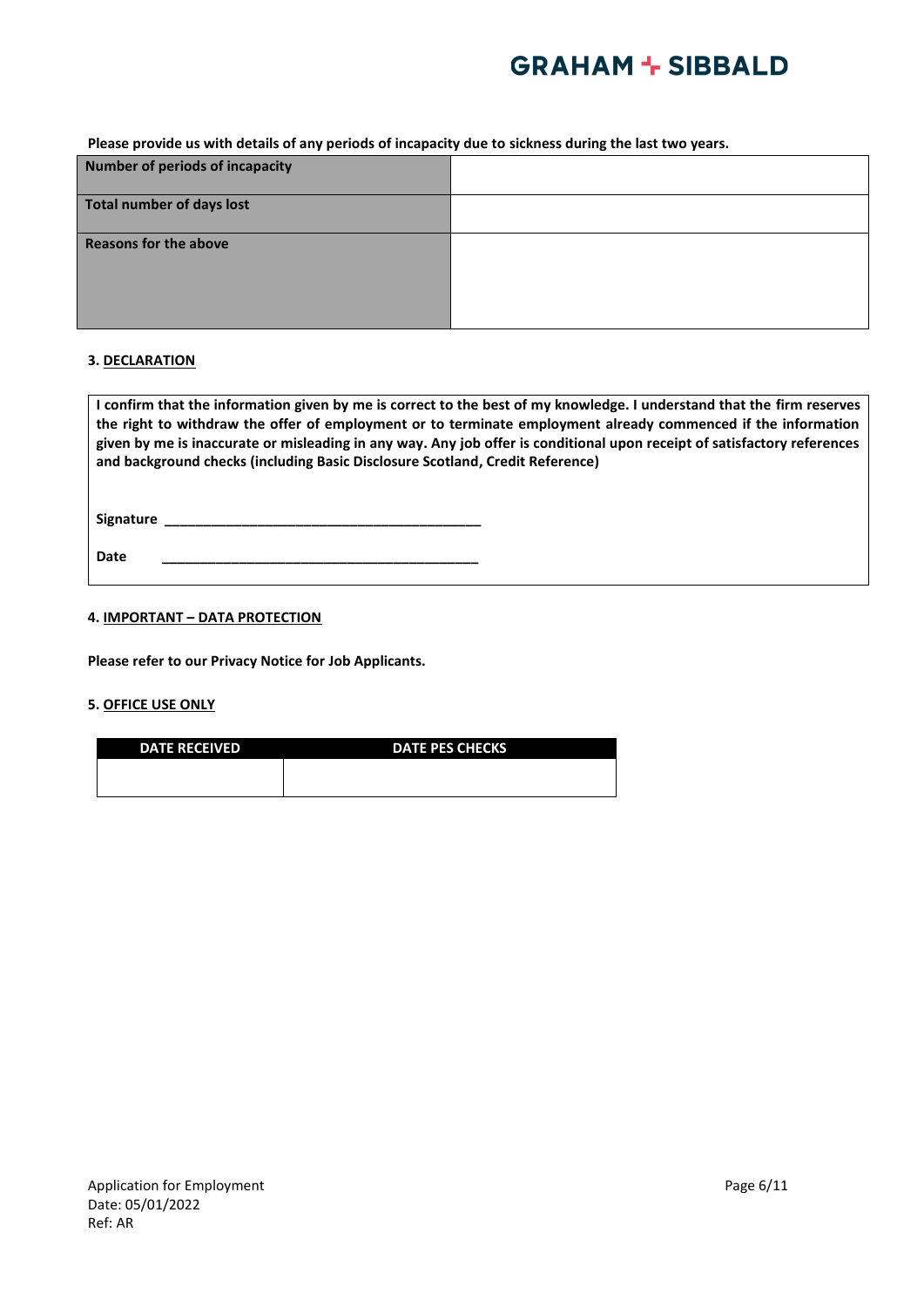### Schedule 31 - Job Applicant Privacy Notice

### **General**

This notice explains what personal data (information) we will hold about you, how we collect it, and how we will use and may share information about you during the application process. We are required to notify you of this information, under data protection legislation.

Please ensure that you read this notice and any other similar notice we may provide to you from time to time when we collect or process personal information about you.

### **Topics:**

- **Who collects the information**
- **Data protection principles**
- **About the information we collect and hold**
- **Where information may be held**
- **How long we keep your information**
- **Your rights to correct and access your information and to ask for it to be erased**
- **Keeping your personal information secure**
- **How to complain**

### **Who collects the information**

Graham + Sibbald is a "data controller" and gathers and uses certain information about you.

### **Data protection principles**

We will comply with the data protection principles when gathering and using personal information, as set out in our Data Protection Policy/ Employee Privacy Notice.

#### **About the information we hold**

The table set out in Part A of the Schedule below summarises the information we collect and hold up to and including the shortlisting stage of the recruitment process, how and why we do so, how we use it and with whom it may be shared.

The table in Part B of the Schedule below summarises the additional information we collect before making a final decision to recruit, i.e. before making an offer of employment unconditional, how and why we do so, how we use it and with whom it may be shared.

We seek to ensure that our information collection and processing is always proportionate. We will notify you of any changes to information we collect or to the purposes for which we collect and process it.

#### **Where information may be held**

Internally your personal information may be held and shared with the following people. Access to this information is limited to that required by each individual to perform their role:-

- Employees in HR, Compliance + Operations
- Manager of relevant department recruiting

Application for Employment **Page 7/11** Date: 05/01/2022 Ref: AR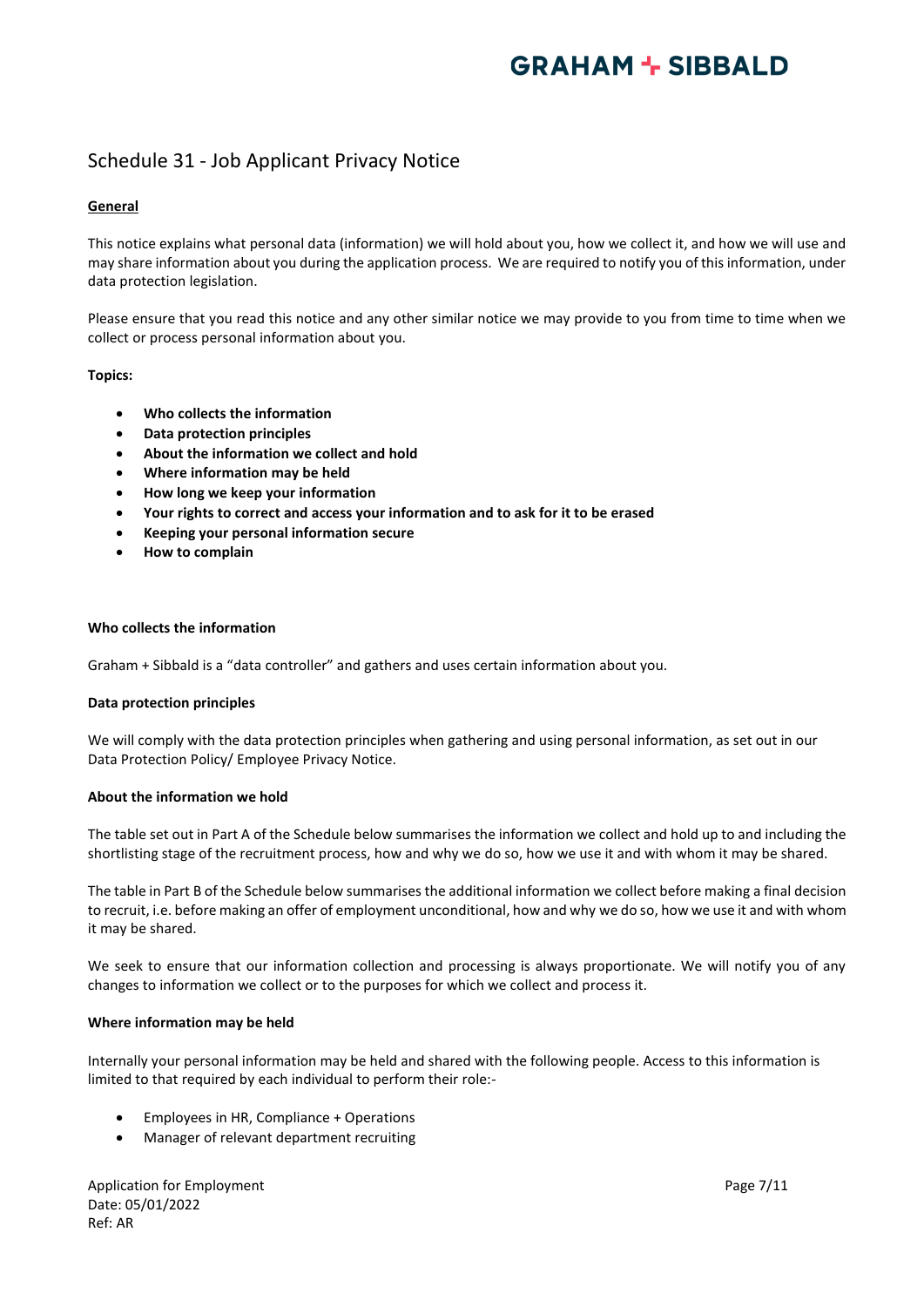#### **How long we keep your information**

We keep the personal information that we obtain about you during the recruitment process for no longer than is necessary for the purposes for which it is processed. How long we keep your information will depend on whether your application is successful and you become employed by us, the nature of the information concerned and the purposes for which it is processed.

We will keep recruitment information (including interview notes) for no longer than is reasonable, taking into account the time limits for potential claims such as race or sex discrimination (as extended to take account of early conciliation), after which they will be destroyed. If there is a clear business reason for keeping recruitment records for longer than the recruitment period, we may do so but will first consider whether the records can be pseudonymised, and the longer period for which they will be kept.

If your application is successful, we will keep only the recruitment information that is necessary in relation to your employment. For further information, see our Employee Privacy Notice

Further details on our approach to information retention and destruction are available in our Records Management Policy.

#### **Your rights to correct and access your information and to ask for it to be erased**

Please contact our Data Protection Officer (DPO), who can be contacted at [datacontroller@g-s.co.uk](mailto:datacontroller@g-s.co.uk) if (in accordance with applicable law) you would like to correct or request access to information that we hold relating to you or if you have any questions about this notice. You also have the right to ask our Data Protection Officer for some but not all of the information we hold and process to be erased (the "right to be forgotten") in certain circumstances. Our Data Protection Officer will provide you with further information about the right to be forgotten, if you ask for it.

#### **Keeping your personal information secure**

We have appropriate security measures in place to prevent personal information from being accidentally lost, or used or accessed in an unauthorised way. We limit access to your personal information to those who have a genuine business need to know it. Those processing your information will do so only in an authorised manner and are subject to a duty of confidentiality.

We also have procedures in place to deal with any suspected data security breach. We will notify you and any applicable regulator of a suspected data security breach where we are legally required to do so.

#### **How to complain**

If you have any queries or concerns about this notice or about our use of your personal information, please contact our Data Protection Officer.

If our Data Protection Officer is not able to address your query or concern, you can contact the Information Commissioner at<https://ico.org.uk/concerns/>or telephone: 0303 123 1113 for further information about your rights and how to make a formal complaint.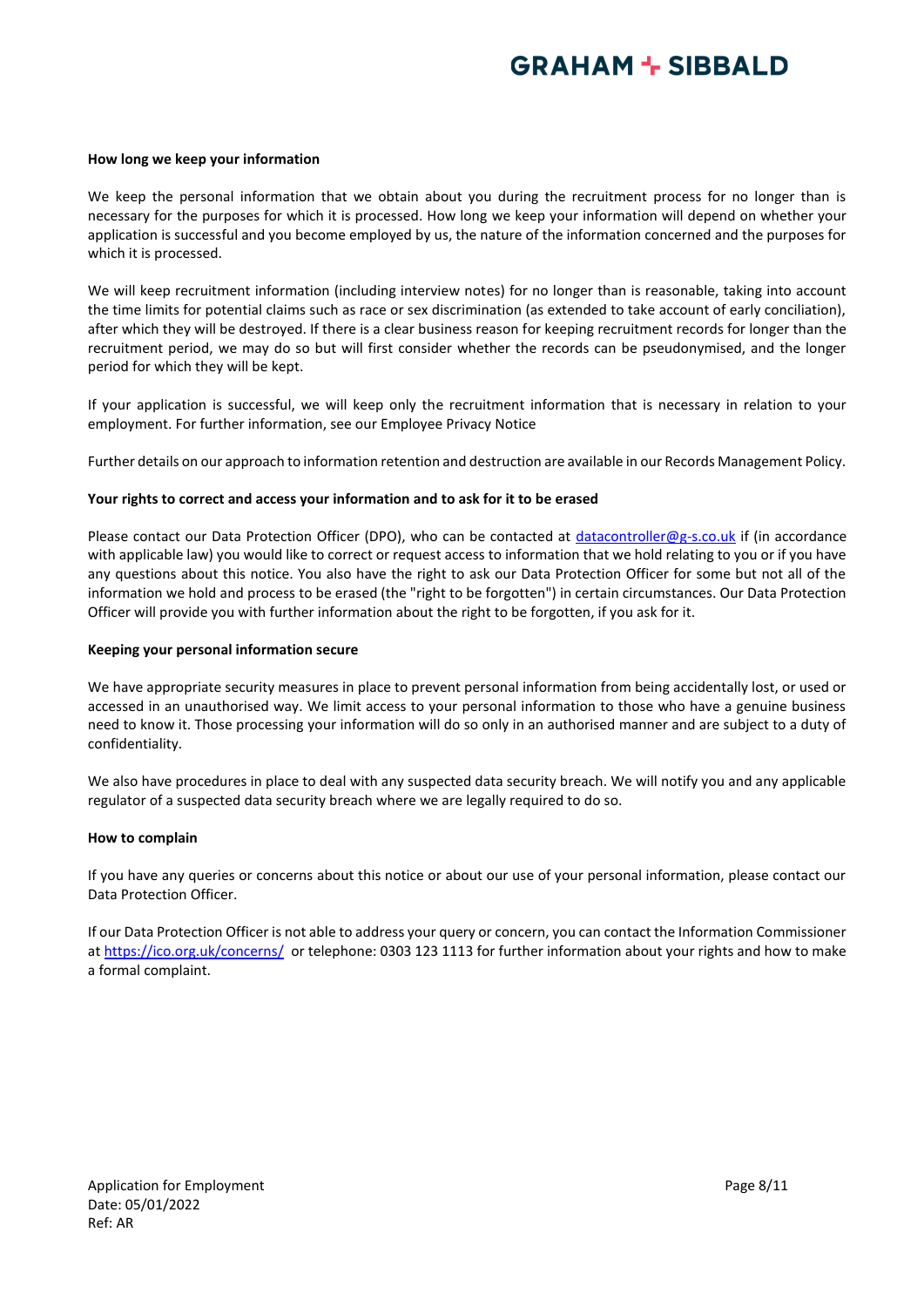### **The Schedule**

### **About the information we collect and hold**

### **Part A: Up to and including the shortlisting stage**

| The information we                                                                                                                      | How we collect the                                                                     | Why we collect the                                                                                                                                                                                          | How we use and may                                                                                                                                                                                                                                            |
|-----------------------------------------------------------------------------------------------------------------------------------------|----------------------------------------------------------------------------------------|-------------------------------------------------------------------------------------------------------------------------------------------------------------------------------------------------------------|---------------------------------------------------------------------------------------------------------------------------------------------------------------------------------------------------------------------------------------------------------------|
| collect                                                                                                                                 | information                                                                            | information                                                                                                                                                                                                 | share the information                                                                                                                                                                                                                                         |
| Your name and contact<br>details (i.e. address,<br>home and mobile<br>phone numbers, email<br>address)                                  | From you                                                                               | Legitimate interest:<br>to carry out a fair<br>recruitment process<br>Legitimate interest:<br>to progress your<br>application, arrange<br>interviews and inform<br>you of the outcome at all<br>stages      | To enable HR personnel<br>or the manager of the<br>relevant department to<br>contact you to progress<br>your application,<br>arrange interviews and<br>inform you of the<br>outcome<br>To inform the relevant<br>manager or department<br>of your application |
| Details of your<br>qualifications,<br>experience,<br>employment history<br>(including job titles and<br>working hours) and<br>interests | From you, in the<br>completed application<br>form and interview<br>notes (if relevant) | Legitimate interest:<br>to carry out a fair<br>recruitment process<br>Legitimate interest:<br>to make an informed<br>decision to shortlist for<br>interview and (if<br>relevant) to recruit                 | To make an informed<br>recruitment decision<br>The person making the<br>shortlisting decision will<br>receive pseudonymised<br>or anonymised details<br>only; if you are invited<br>for interview, the<br>interviewer will receive<br>non-anonymised details  |
| Your racial or ethnic<br>origin, sex and sexual<br>orientation, religious or<br>similar beliefs                                         | From you, in a<br>completed anonymised<br>equal opportunities<br>monitoring form       | To comply with our legal<br>obligations and for<br>reasons of substantial<br>public interest (equality<br>of opportunity or<br>treatment)                                                                   | To comply with our<br>equal opportunities<br>monitoring obligations<br>and to follow our<br>equality and other<br>policies<br>For further information,<br>see * below                                                                                         |
| <b>Information regarding</b><br>your criminal record<br>***Please note - will<br>not asked for until the<br>point an offer is made      | From you, in your<br>completed application<br>form                                     | To comply with our legal<br>obligations<br>For reasons of<br>substantial public<br>interest (preventing or<br>detecting unlawful acts,<br>suspicion of terrorist<br>financing or money<br>laundering in the | To make an informed<br>recruitment decision<br>To carry out statutory<br>checks<br>Information shared with<br>Disclosure Scotland, DBS                                                                                                                        |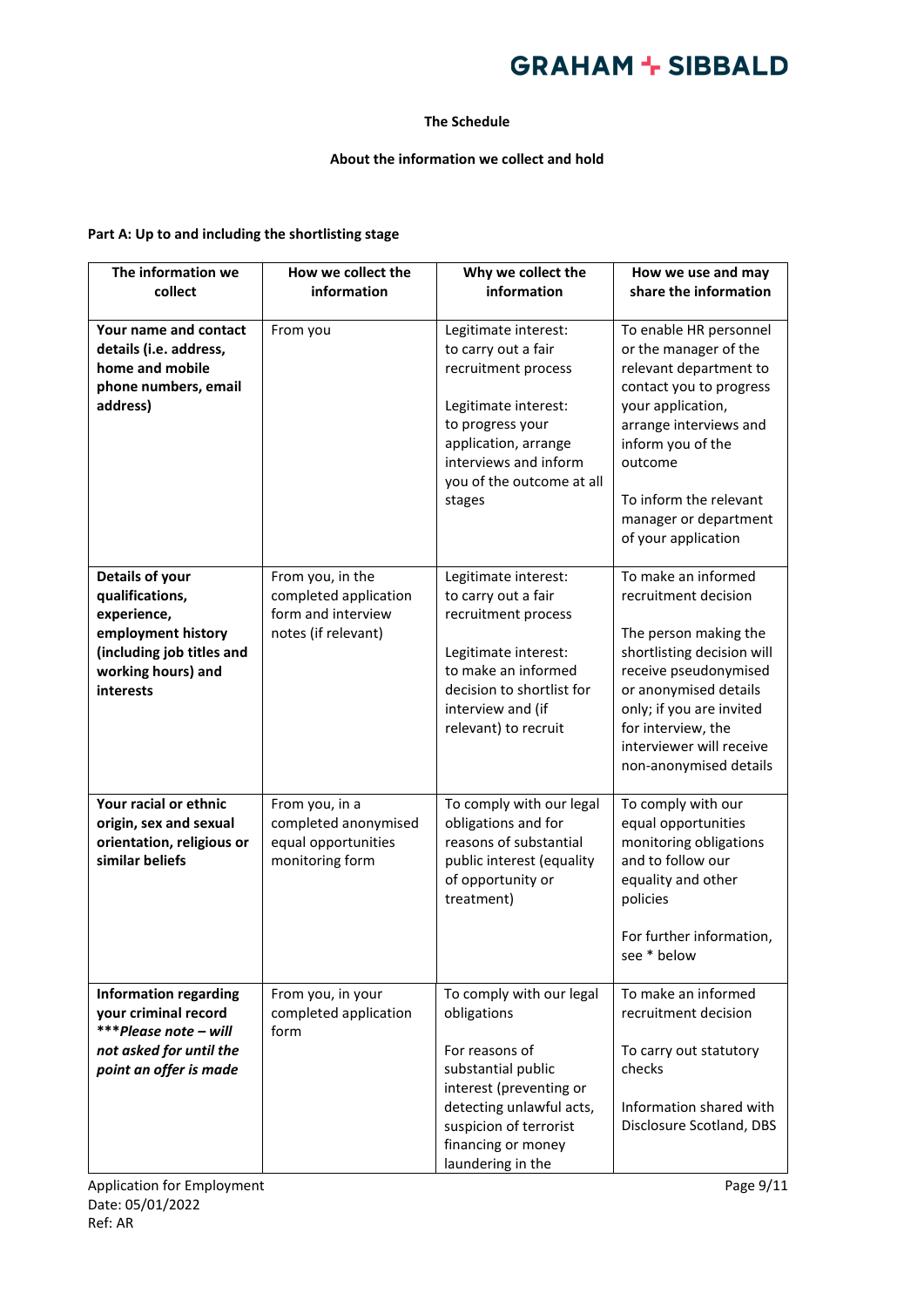| The information we<br>collect   | How we collect the<br>information       | Why we collect the<br>information                                             | How we use and may<br>share the information                                      |
|---------------------------------|-----------------------------------------|-------------------------------------------------------------------------------|----------------------------------------------------------------------------------|
|                                 |                                         | regulated sector and<br>protecting the public<br>against dishonesty)          | and other regulatory<br>authorities as required                                  |
|                                 |                                         |                                                                               | For further information,<br>see * below                                          |
| <b>Details of your referees</b> | From your completed<br>application form | Legitimate interest:<br>to carry out a fair<br>recruitment process            | To carry out a fair<br>recruitment process                                       |
|                                 |                                         | In the regulated sector,<br>to comply with our legal<br>obligations to obtain | To comply with<br>legal/regulatory<br>obligations                                |
|                                 |                                         | regulatory references                                                         | Information shared with<br>relevant managers, HR<br>personnel and the<br>referee |

### **Part B: Before making a final decision to recruit**

| The information we<br>collect                                                                                                                                                                                                                                                                            | How we collect the<br>information                                                                 | Why we collect the<br>information                                                                                                                                                                                                                                                                 | How we use and may<br>share the information                                                                                                                            |
|----------------------------------------------------------------------------------------------------------------------------------------------------------------------------------------------------------------------------------------------------------------------------------------------------------|---------------------------------------------------------------------------------------------------|---------------------------------------------------------------------------------------------------------------------------------------------------------------------------------------------------------------------------------------------------------------------------------------------------|------------------------------------------------------------------------------------------------------------------------------------------------------------------------|
| Information about your<br>previous academic<br>and/or employment<br>history, including details<br>of any conduct, grievance<br>or performance issues,<br>appraisals, time and<br>attendance, from<br>references obtained<br>about you from previous<br>employers and/or<br>education providers $\square$ | From your referees<br>(details of whom you will<br>have provided)                                 | Legitimate interest: to<br>make an informed<br>decision to recruit<br>To comply with our legal<br>obligations<br>Legitimate interests: to<br>maintain employment<br>records and to comply<br>with legal, regulatory<br>and corporate<br>governance obligations<br>and good employment<br>practice | To obtain the relevant<br>reference about you<br>To comply with<br>legal/regulatory<br>obligations<br>Information shared with<br>relevant managers and<br>HR personnel |
| <b>Information regarding</b><br>your academic and<br>professional<br>qualifications $\square$                                                                                                                                                                                                            | From you, from your<br>education provider, from<br>the relevant professional<br>body              | Legitimate interest:<br>to verify the<br>qualifications<br>information provided by<br>you                                                                                                                                                                                                         | To make an informed<br>recruitment decision                                                                                                                            |
| <b>Information regarding</b><br>your criminal record) $\square$                                                                                                                                                                                                                                          | From you and from<br>Disclosure Scotland or<br>the Disclosure and<br><b>Barring Service (DBS)</b> | To perform the<br>employment contract<br>To comply with our legal<br>obligations                                                                                                                                                                                                                  | To make an informed<br>recruitment decision<br>To carry out statutory<br>checks                                                                                        |